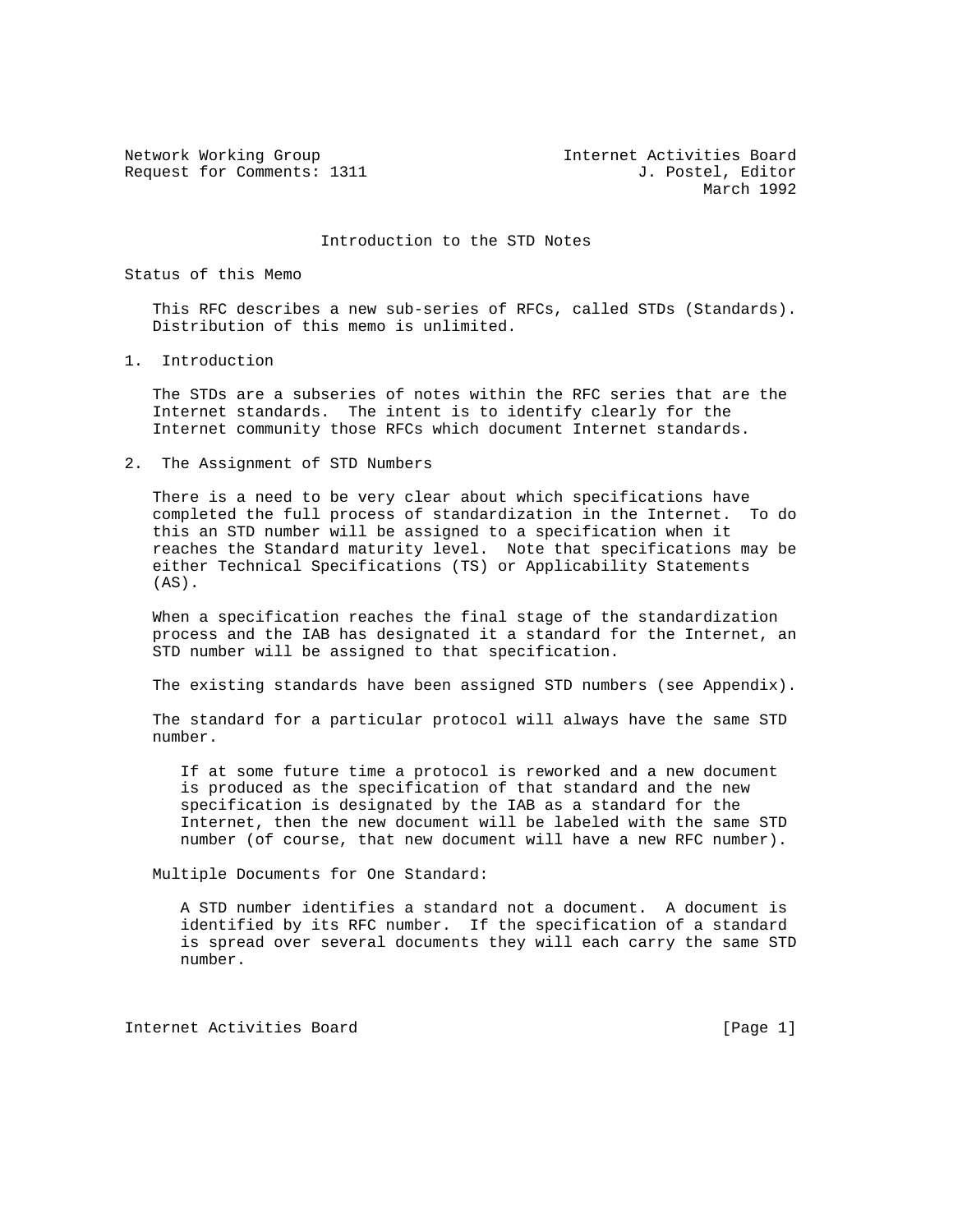For example, the Domain Name System (DNS) is currently specified by the combination of RFCs 1034 and 1035. Both of these documents are now labeled STD-13.

 To be completely clear the DNS "Concepts and Facilities" document can be referenced as "STD-13/RFC-1034".

 In such cases, whenever possible, the set of documents defining a particular standard will cross reference each other.

One Standard or Multiple Standards:

 One difficult decision is deciding whether a set of documents describe one standard or multiple standards. In the Appendix, one can see that there are several cases in which one STD applies to multiple RFCs (see STDs 5, 13, and 20). There is one case in which a family of specifications has multiple STD numbers; that is the Telnet Options.

 The general rule is that a separate STD number is used when the specification is logically separable. That is, logically separable options are assigned distinct STD numbers while amendments and non-optional extensions use the same STD number as the base specification.

Multiple Versions or Editions of a Standard:

 It may occur that the documentation of a standard is updated or replaced with a new document. In such cases, the same STD number will be used to label the standard. No version numbers will be attached to STD numbers. There need be no confusion about having the up-to-date document about STD-9 since each version of the document will have a distinct RFC number (and of course a different date).

 The complete identification of a specification and its document is the combination of the STD and the RFC. For example, "STD-13/RFC- 1035" completely identifies the current version of the second part of the Domain Name System specification.

 To completely identify all of the DNS standard the citation would be "STD-13/RFC-1034/RFC-1035".

 One way to think of this is that an acronym (like TCP) refers to a concept, which is called a protocol. An RFC number (like RFC-793) indicates the specific version of the protocol specification. An STD number (like STD-7) designates the status of the protocol.

Internet Activities Board [Page 2]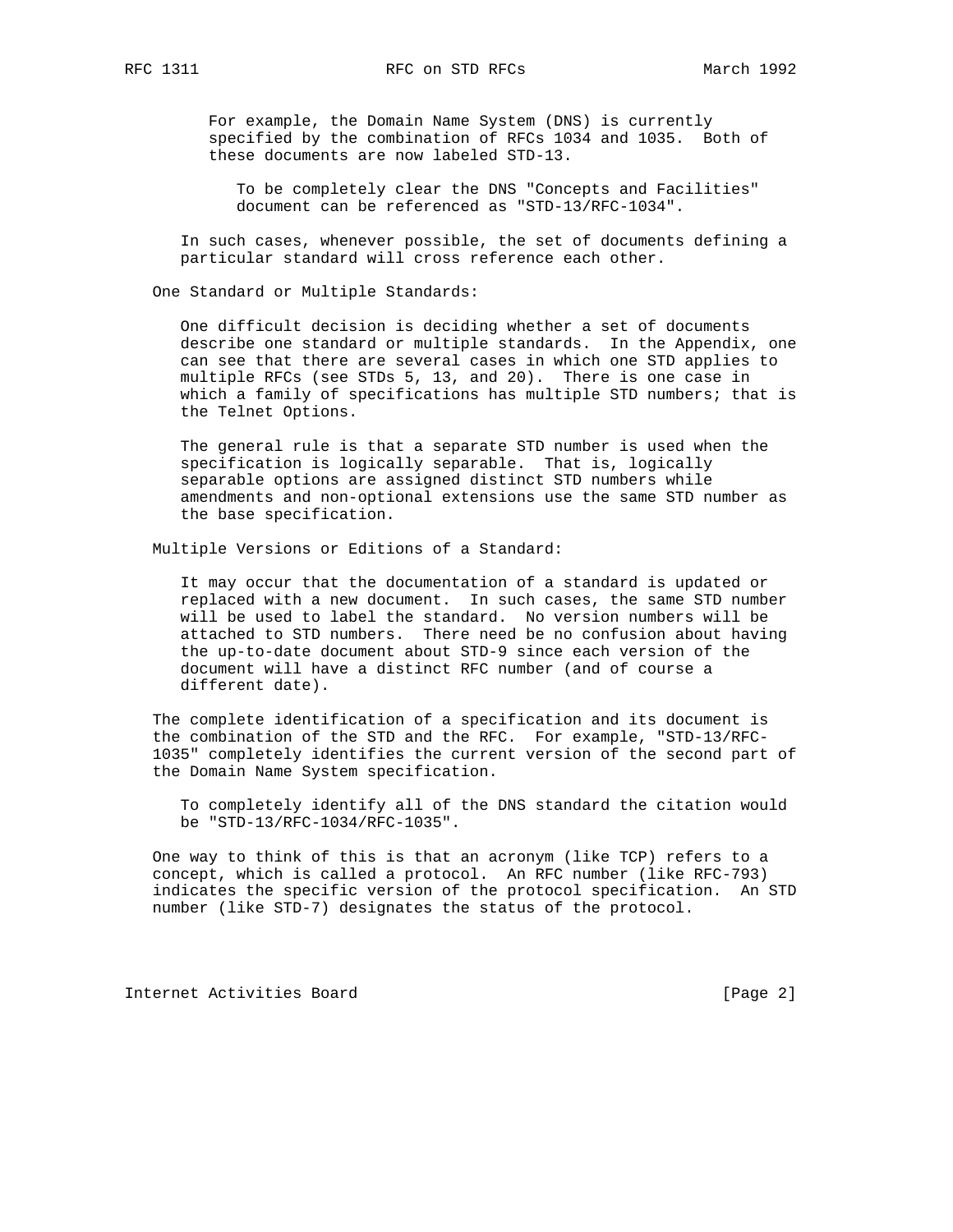2. Why an RFC Subseries ?

 There are several reasons why the STDs are part of the larger RFC series of notes.

 The foremost reason is that the distribution mechanisms for RFCs are tried and true. Anyone who can get an RFC, can automatically get a STD. More important, anyone who knows of the RFC series can easily find the STDs.

 Another reason for making STDs part of the RFC series is that the maintenance mechanisms for RFCs are already in place. It makes sense to maintain similar documents is a similar way.

3. Format Rules

 Since the STDs are a part of the RFC series, they must conform to "Request for Comments on Request for Comments: Instructions to RFC Authors" (RFC-1111) with respect to format.

3.1 Status Statement

 Each STD RFC must include on its first page the "Status of this Memo" section which contains a paragraph describing the intention of the RFC. This section is meant to convey the status approved by the Internet Activities Board (IAB).

## 3.2. Distribution Statement

 Each STD RFC will also include a "distribution statement". As the purpose of the STD series is to disseminate information, there is no reason for the distribution to be anything other than "unlimited".

 Typically, the distribution statement will simply be the sentence "Distribution of this memo is unlimited." appended to the "Status of this Memo" section.

3.3. Security Considerations

 All STD RFCs must contain a section that discusses the security considerations of the procedures that are the main topic of the RFC.

## 3.4. Author's Address

 Each STD RFC must have at the very end a section giving the author's address, including the name and postal address, the telephone number, and the Internet email address.

Internet Activities Board [Page 3]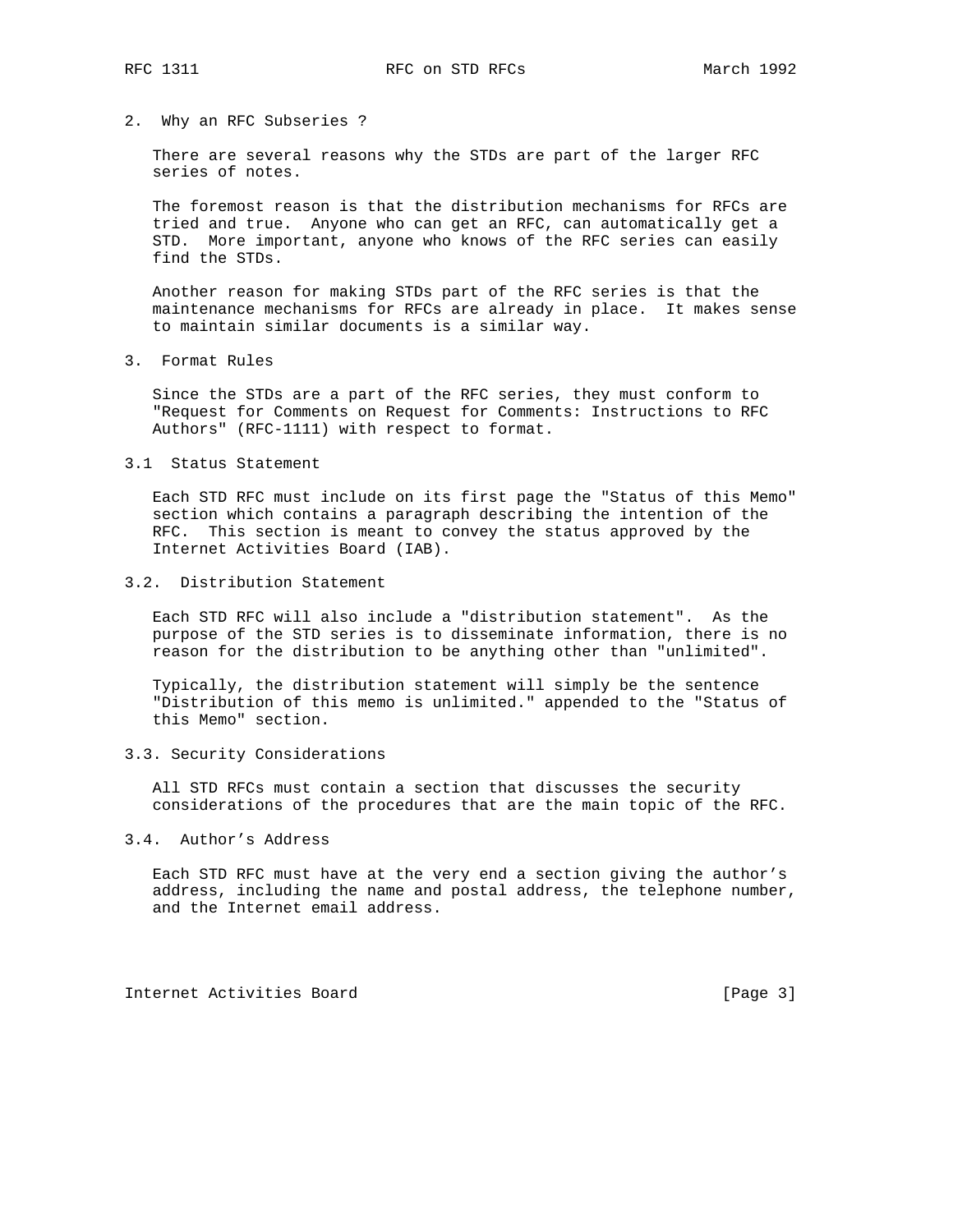In the case of multiple authors, each of the authors will be listed. In the case of a document produced by a group, the editor of the document will be listed and optionally the chair of the group may be listed.

4. The STD Publication

 New documents can only become STD RFCs through an action of the IAB. The publication of STDs will be performed by the RFC Editor.

5. STD Announcements

 New STD RFCs are announced to the RFC distribution list maintained by the Network Information Center (NIC). Contact the NIC to be added or deleted from this mailing list by sending an email message to RFC- REQUEST@NIC.DDN.MIL.

6. Obtaining STDs

STD RFCs may be obtained in the same way as any RFC.

 Details on obtaining RFCs via FTP or EMAIL may be obtained by sending an EMAIL message to "rfc-info@ISI.EDU" with the message body "help: ways\_to\_get\_rfcs". For example:

> To: rfc-info@ISI.EDU Subject: getting rfcs

help: ways\_to\_get\_rfcs

 The current standards are listed in the "IAB Official Protocol Standards" (which is STD-1), whose current edition is RFC-1280.

Security Considerations

Security issues are not discussed in this memo.

Author's Address

 Jon Postel USC/Information Sciences Institute 4676 Admiralty Way Marina del Rey, CA 90292 Phone: 310-822-1511 Fax: 310-823-6714

Email: Postel@ISI.EDU

Internet Activities Board [Page 4]